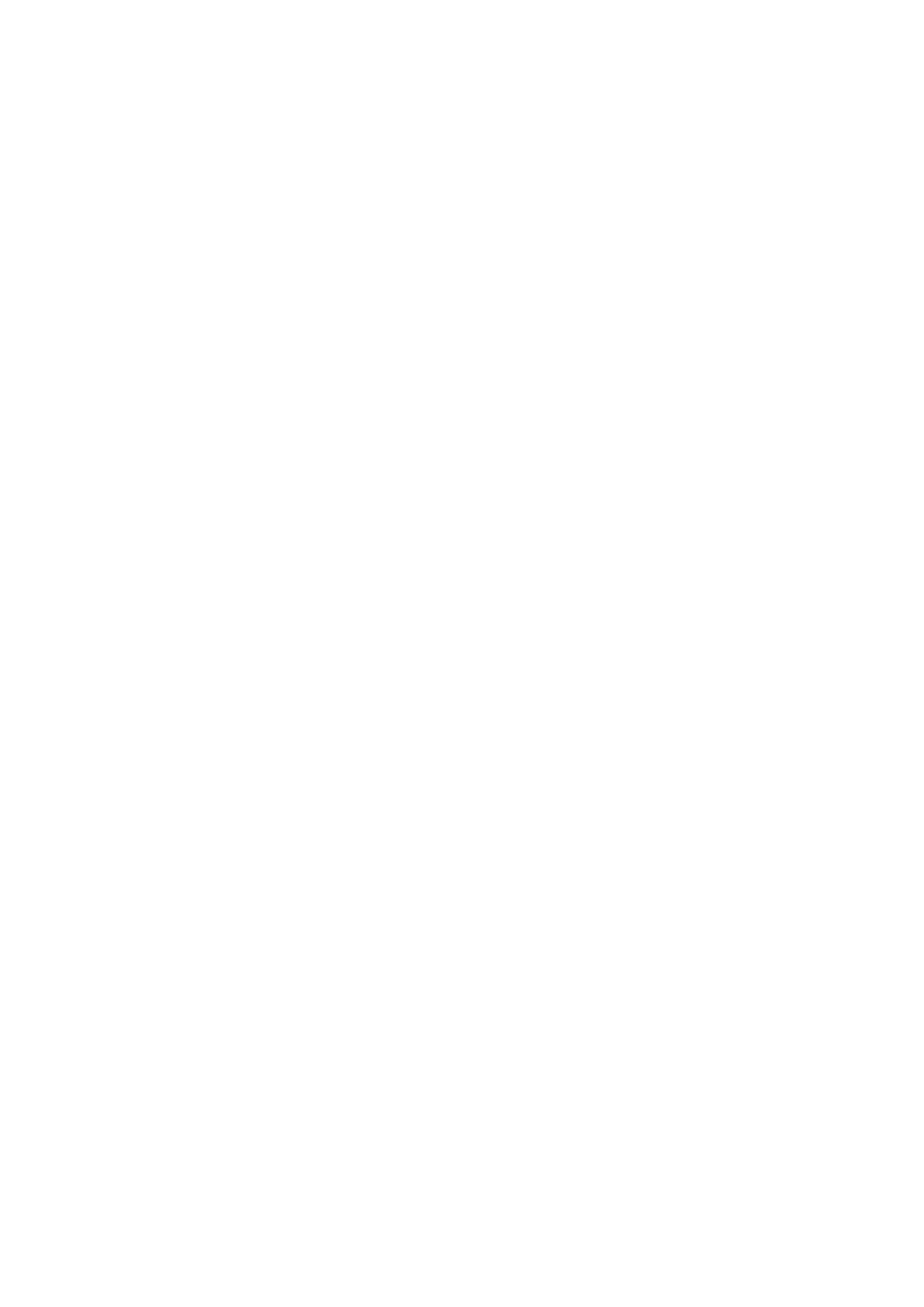#### **In the case of Taziyeva and Others v. Russia,**

The European Court of Human Rights (Fifth Section), sitting as a Chamber composed of:

Mark Villiger, *President,* Angelika Nußberger, Boštjan M. Zupančič, André Potocki, Paul Lemmens, Helena Jäderblom, Dmitry Dedov, *judges,*

and Stephen Phillips, *Deputy Section Registrar,*

Having deliberated in private on 18 June 2013,

Delivers the following judgment, which was adopted on that date:

#### **PROCEDURE**

1. The case originated in an application (no. 50757/06) against the Russian Federation lodged with the Court under Article 34 of the Convention for the Protection of Human Rights and Fundamental Freedoms ("the Convention") by nine Russian nationals on 20 December 2006.

2. The applicants were represented by Ms K. Moskalenko, Mr M. Rachkovskiy, Ms Y. Krutikova and Mr M. Mutsolgov, lawyers practising in Moscow. The Russian Government ("the Government") were represented by Mr G. Matyushkin, Representative of the Russian Federation at the European Court of Human Rights.

3. The applicants alleged, in particular, that State agents had conducted an unlawful search of their home in violation of Article 8 of the Convention.

4. On 12 February 2009 the application was communicated to the Government.

## THE FACTS

#### I. THE CIRCUMSTANCES OF THE CASE

5. The applicants, Ms Lidiya Musayevna Taziyeva ("the first applicant"), Mr Askhab Musayevich Taziyev ("the second applicant"), Ms Pyatimat Musayevna Malsagova ("the third applicant"), Ms Zareta Musayevna Taziyeva ("the fourth applicant"), Mr Aslan Musayevich Taziyev ("the fifth applicant"), Ms Makka Umarovna Taziyeva ("the sixth applicant"), Ms Milana Aslanovna Taziyeva ("the seventh applicant"),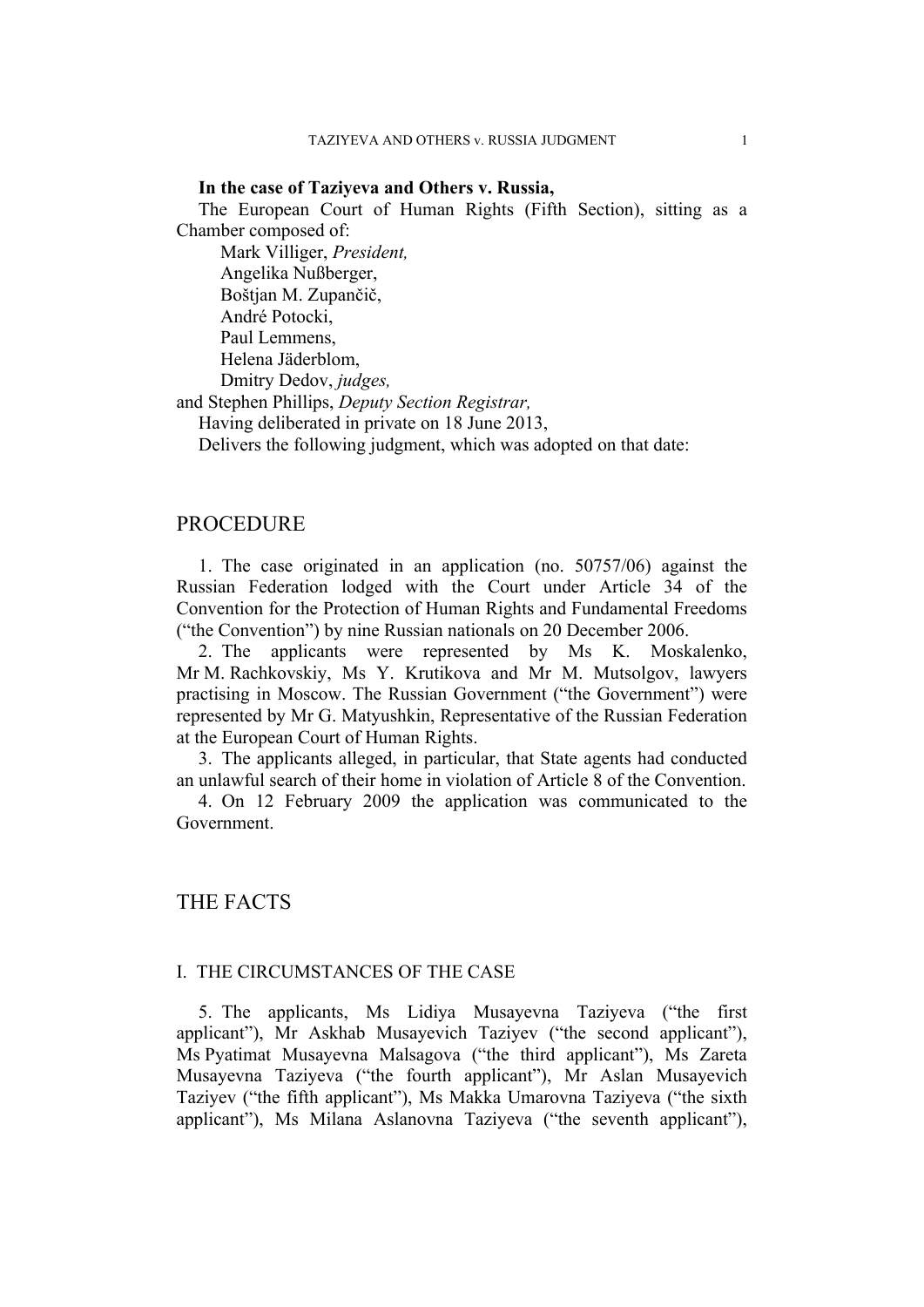Ms Ayshat Aslanovna Taziyeva ("the eighth applicant") and Ms Rabiya Aslanovna Taziyeva ("the ninth applicant"), are Russian nationals who were born in 1940, 1966, 1971, 1976, 1979, 1982, 2000, 2001 and 2004 respectively and live in the village of Nasyr-Kort, Ingushetia, Russia.

#### **A. Events of 27 December 2005**

6. The applicants (a mother, her two daughters, two sons, a daughter-inlaw and three grandchildren) lived together in a house in Nasyr-Kort.

7. On 27 December 2005 officers of the Federal Security Service of Russia ("the FSB") and of the Ministry of the Interior of Ingushetia went to the applicants' home in a search for Mr Ali Taziyev, another son of the first applicant, whom they suspected of terrorist offences. The force consisted of about 100 armed men in black masks and military uniforms, an armoured personnel carrier, six or seven minibuses and two cars without state identification numbers. Mr Ali Taziyev had been declared dead by a court judgment of 6 July 2001. According to the applicants at the time of their submissions, they have not seen him since 1998.

#### *1. The applicants' version of the events*

8. At 6.40 a.m. the armoured personnel carrier broke down the gates of the applicants' house and entered the courtyard, damaging the fence roof, walls, the vineyard and a parked car. The soldiers ordered the applicants, who mostly did not have daytime clothes on (except for the second applicant, who was at work) to come out of the house. They tied up the fifth applicant and made him move around inside the house and its courtyard, threatening him with a gun and demanding to know the whereabouts of his brother, Mr Ali Taziyev.

9. The women and children of the applicants' family were made to stay outside in sub-zero temperatures, and were then allowed to go to a neighbour's house, but only several hours later. Some more hours later the fifth applicant heard the armed men saying on their radio that the information that a fighter was present in the applicants' house was false. At around 12.30 p.m. the servicemen left, without finding any trace of Mr Ali Taziyev.

10. After the soldiers had left, the applicants (joined by the second applicant) found that furniture, carpets and other items inside the house had been damaged, and that money, jewellery and documents belonging to the third and fourth applicants had disappeared.

11. The applicants took photographs and a video of their house and yard, showing the damage caused.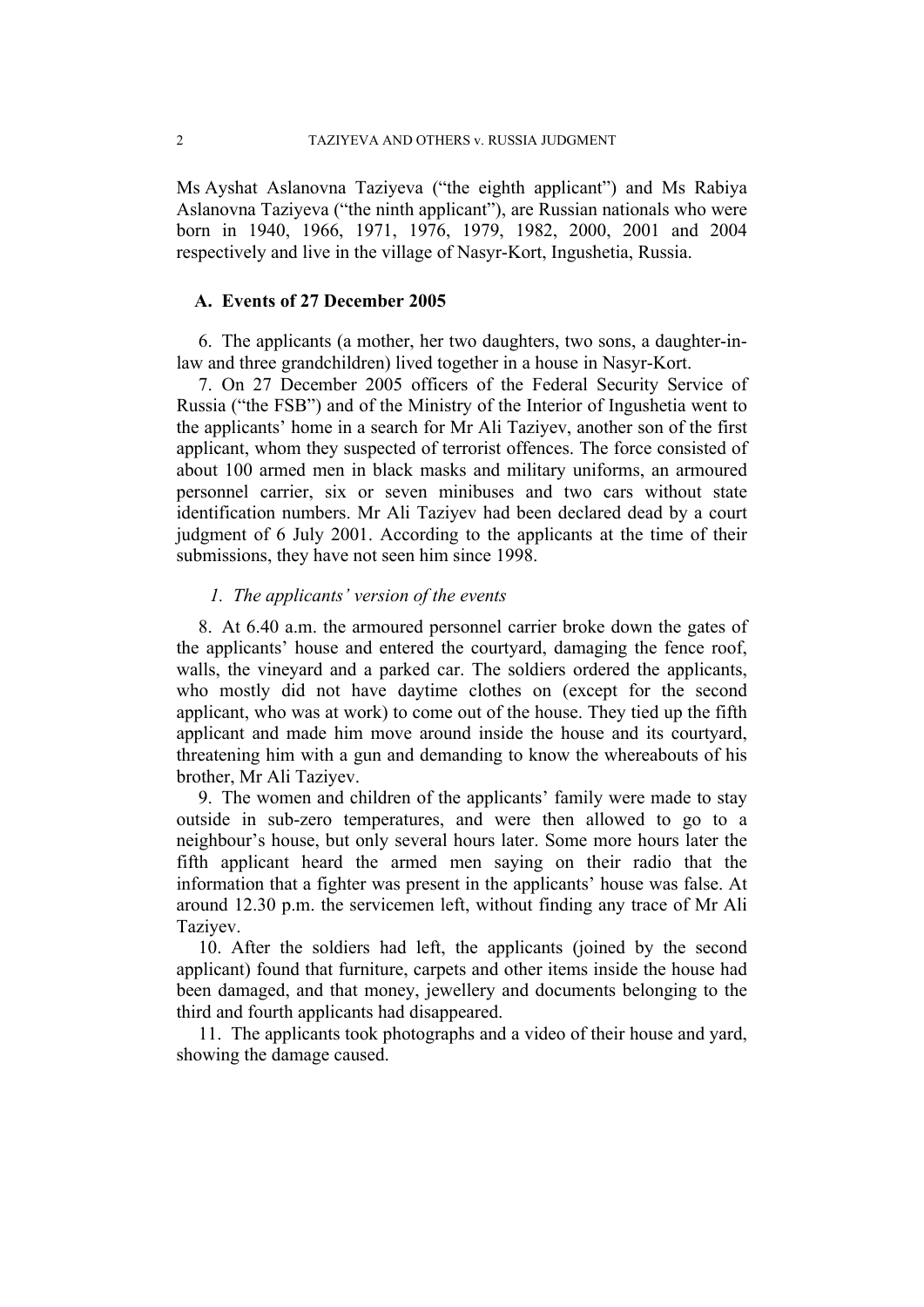#### *2. The Government's version of the events*

12. The Government disputed the applicants' version of the events. In their view, when the security forces had approached the applicants' house they had explained the purpose of their visit, but the applicants had refused to open the gate. They were therefore obliged to ram it with the armoured vehicle. The applicants had refused to cooperate and had insulted the officers. None of the applicants had been forced to stay outside for a long period without appropriate clothes. The time the women and children had spent outside was no longer than two hours. During the search none of the applicants' belongings were damaged or stolen.

#### **B. Official Investigation**

13. Immediately after the incident the first applicant contacted the local police complaining about this incident, in which State agents had been involved, and requesting an inspection of the house. In a written criminal complaint sent the same day, she complained that property both inside and outside the house had been destroyed, and that money, jewellery and documents had been taken. Throughout the subsequent months the first applicant continued to send letters containing these complaints to numerous other authorities.

14. A person from the Nazran District Prosecutor's Office came to carry out an inspection the day after the applicant had complained. Photographs were taken recording the condition of the gate to the courtyard, which had been destroyed, the damage to furniture inside the house, and the general disorder in the house.

15. On 28 December 2005 the third, fourth, fifth and sixth applicants were questioned. They described the events, detailing the destruction and loss of their property.

16. On 3 January 2005 local police officers were questioned, and testified that on 27 December 2005 a special security operation had been carried out at the applicants' house. When one of the police officers had approached the group of heavily armed men in masks, about 100 metres from the applicants' house, he had been told that they were servicemen conducting a special operation to apprehend terrorists. The police officer had not been given any further information on the nature of the operation and the police had not been allowed to go any nearer to the applicants' house.

<span id="page-4-0"></span>17. On 4 January 2006 a NGO, MASHR, sent a letter to the Ministry of the Interior of Ingushetia, requesting an investigation of the events of 27 December 2005. The letter also stated that the applicants had been held outside the house in freezing weather for several hours. The letter was added to the investigation file of the Nazran District Prosecutor's Office. A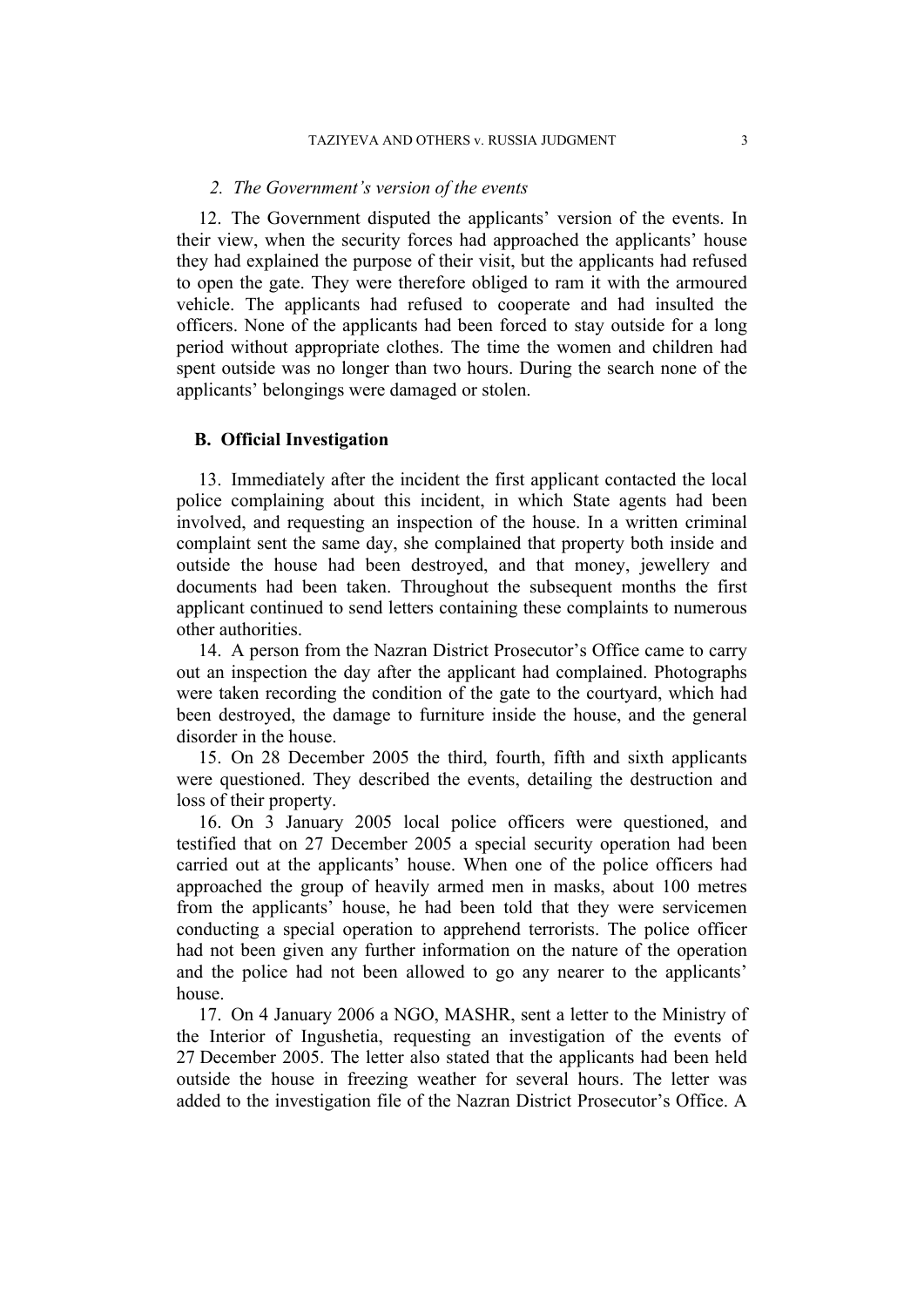letter with almost identical content was sent to the same addressee on 10 January 2006 by another NGO. This letter is also part of the investigation file.

18. On 7 January 2006 the Nazran District Prosecutor's Office closed the case, holding that there was no evidence substantiating the applicants' submissions.

19. On 30 January 2006 the Nazran deputy prosecutor set aside that decision and forwarded the case to the military prosecutor's office of the United Group Alignment ("the UGA") for further investigation, on the ground that members of the Federal Security Service of Russia had also taken part in the operation, and only the military prosecutor was empowered to investigate allegations against officers of the FSB. The military prosecutor received the file on 25 February 2006.

20. On 28 February 2006 the military prosecutor closed the investigation, stating that no evidence had been found suggesting that FSB officers had committed any crime. The decision stated that it had not been possible to question the FSB officers, as they had been redeployed back to their regular places of service. It does not seem from the decision that the military prosecutor took any investigative steps.

21. On 6 June 2006 the military prosecutor's office quashed the decision, considering it premature, and sent the case back for further investigation. It noted that the servicemen had not been questioned, the investigation had failed to ascertain what other agencies had taken part in the operation, and the need or otherwise for the destruction of the property had not been assessed.

22. On 9 June 2006 the military prosecutor again closed the investigation. In addition to his previous decision of 28 February 2006 he noted that the gate to the courtyard had been destroyed because the applicants had refused to open it.

<span id="page-5-0"></span>23. On 4 December 2006 the first applicant complained to the prosecutor of Ingushetia that she had not been declared a victim in the investigation concerning the events of 27 December 2005 in which property had been stolen from her house. She also mentioned that she had lodged the present application with the Court, and attached copies of the applicants' statements sent to the Court. In those documents the complaint was made that they had been forced to stand outside in freezing weather without appropriate clothing, and that the fifth applicant had been threatened at gunpoint.

24. In his reply of 15 January 2007 the military prosecutor, to whom the letter had been forwarded, merely referred to the previous decisions taken in the case.

25. On 27 April 2009 the first deputy military prosecutor of the UGA quashed the decision of 9 June 2006 as premature and remitted the case file for additional investigation. He held that the servicemen who had taken part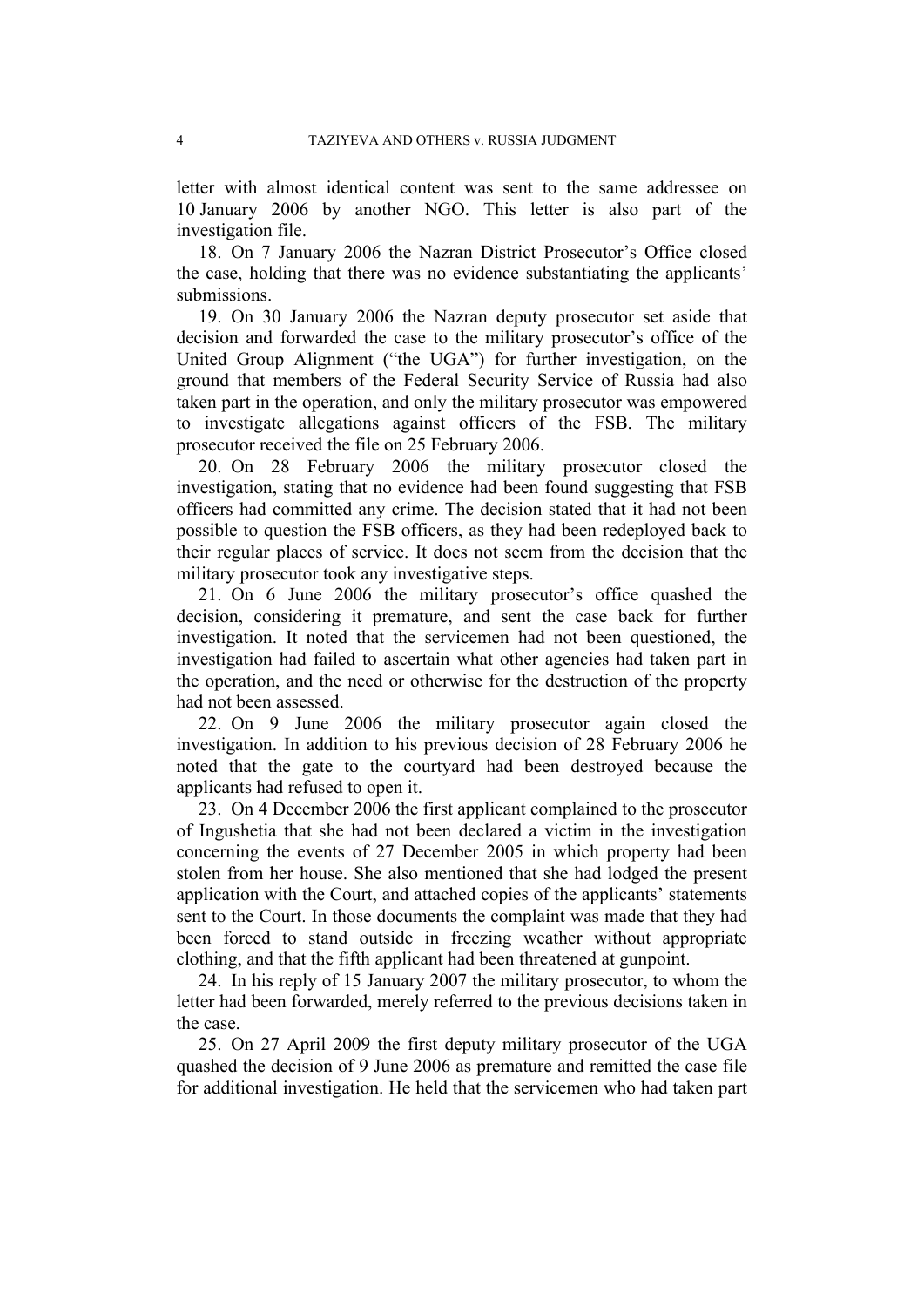in the operation had not been identified or questioned, and that the substance of the complaints had been neither refuted nor confirmed.

26. The Court has received no information about this further investigation.

27. On 13 June 2006 the first applicant lodged a court action under Article 125 of the Code of Criminal Procedure, complaining of lack of investigation of her complaints of theft and that she had not been formally declared a victim in the proceedings conducted by the Nazran District Prosecutor's Office. She requested that the Prosecutor's Office's inaction be declared unlawful and that it be ordered to conduct an effective investigation and prosecute those responsible for the theft of their property during the house search. She also mentioned that during the search of the house they had been made to stand outside in freezing weather without appropriate clothing for several hours.

28. On 16 August and 4 December 2006 the first applicant complained that no court hearings had been scheduled in her case.

29. On 27 December 2006 the Nazran District Court dismissed her action, noting that the investigation file had been forwarded to the competent military prosecutor.

30. On 28 December 2006 the first applicant appealed to the Supreme Court of Ingushetia, arguing that the search had been conducted by the security forces of both the Federal and the Republic Ministries of the Interior, which had no connection with the military prosecutors.

31. There is no further information about those court proceedings. On 30 July 2009 the applicants informed the Court that they had not yet received any decision on their appeal.

#### II. RELEVANT DOMESTIC LAW

#### **Suppression of Terrorism Act**

32. Sections 13 and 21 of the Federal Law on Suppression of Terrorism of 25 July 1998 (Федеральный закон от 25 июля 1998 г. № 130-ФЗ «О борьбе с терроризмом» – "the Suppression of Terrorism Act 1998"), valid at the relevant time, provided as follows:

#### **Section 13. Legal regime in the zone of an anti-terrorist operation**

"1. In the zone of an anti-terrorist operation, the persons conducting the operation shall be entitled ...

(4) to enter private residential or other premises ... and means of transport while suppressing a terrorist act or pursuing persons suspected of committing such an act, when a delay may jeopardise human life or health;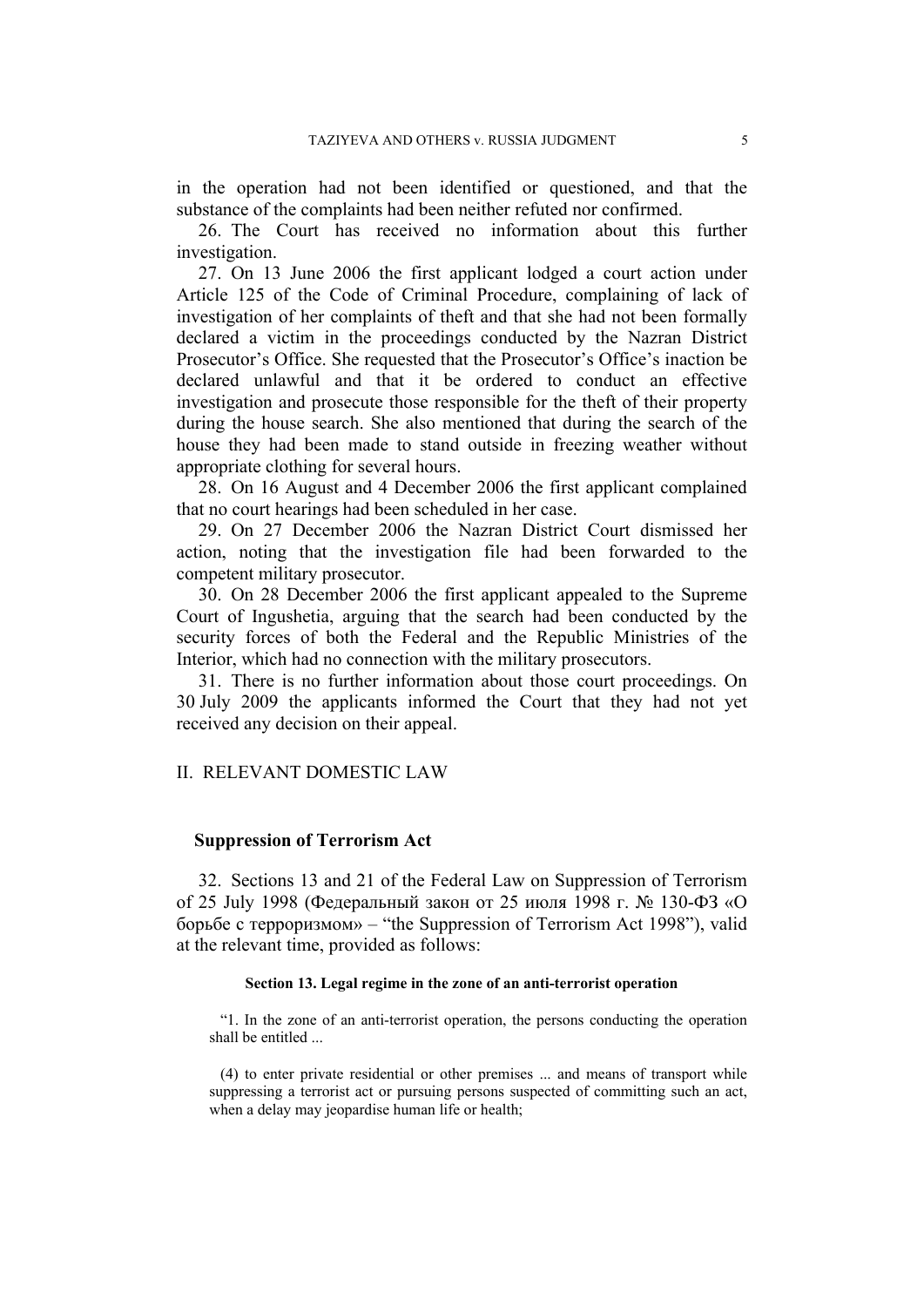(5) to search persons, their belongings and vehicles entering or exiting the zone of an anti-terrorist operation, including with the use of technical means ..."

#### **Section 21. Exemption from liability for damage**

"On the basis of the legislation and within the limits established by it, damage may be caused to the life, health and property of terrorists, as well as to other legally protected interests, in the course of a counter-terrorism operation. However, servicemen, experts and other persons engaged in the suppression of terrorism shall be exempted from liability for such damage, in accordance with the legislation of the Russian Federation."

### THE LAW

#### I. ALLEGED VIOLATION OF ARTICLE 3 OF THE CONVENTION

33. The applicants complained that during the search of their house they had been subjected to inhuman and degrading treatment contrary to Article 3 of the Convention, which reads as follows:

"No one shall be subjected to torture or to inhuman or degrading treatment or punishment."

34. The applicants maintained that the search had been conducted by 100 armed men in black masks; the fifth applicant had been tied up and threatened with a gun; the women and children of the applicant family had been kept outside, half-dressed, for several hours, and their property had been damaged. They further complained that there had been no effective investigation of these events.

35. The Government denied that the applicants had been subjected to any treatment contrary to Article 3 of the Convention. They maintained that the claim that the applicants had been kept outside for a long period without being allowed to get properly dressed was not true. Moreover, they pointed out that in their initial submissions to the authorities the applicants had not mentioned this, or the claim that the fifth applicant had been threatened with a gun.

36. The Court has first to examine whether the situation at hand falls within the scope of Article 3 of the Convention. It reiterates that in order for ill-treatment to fall within the scope of Article 3 it must attain a minimum level of severity. The assessment of this minimum depends on all the circumstances of the case, such as the duration of the treatment, its physical or mental effects and, in some cases, the sex, age and state of health of the victim. Further factors include the purpose for which the treatment was inflicted, together with the intention or motivation behind it, as well as its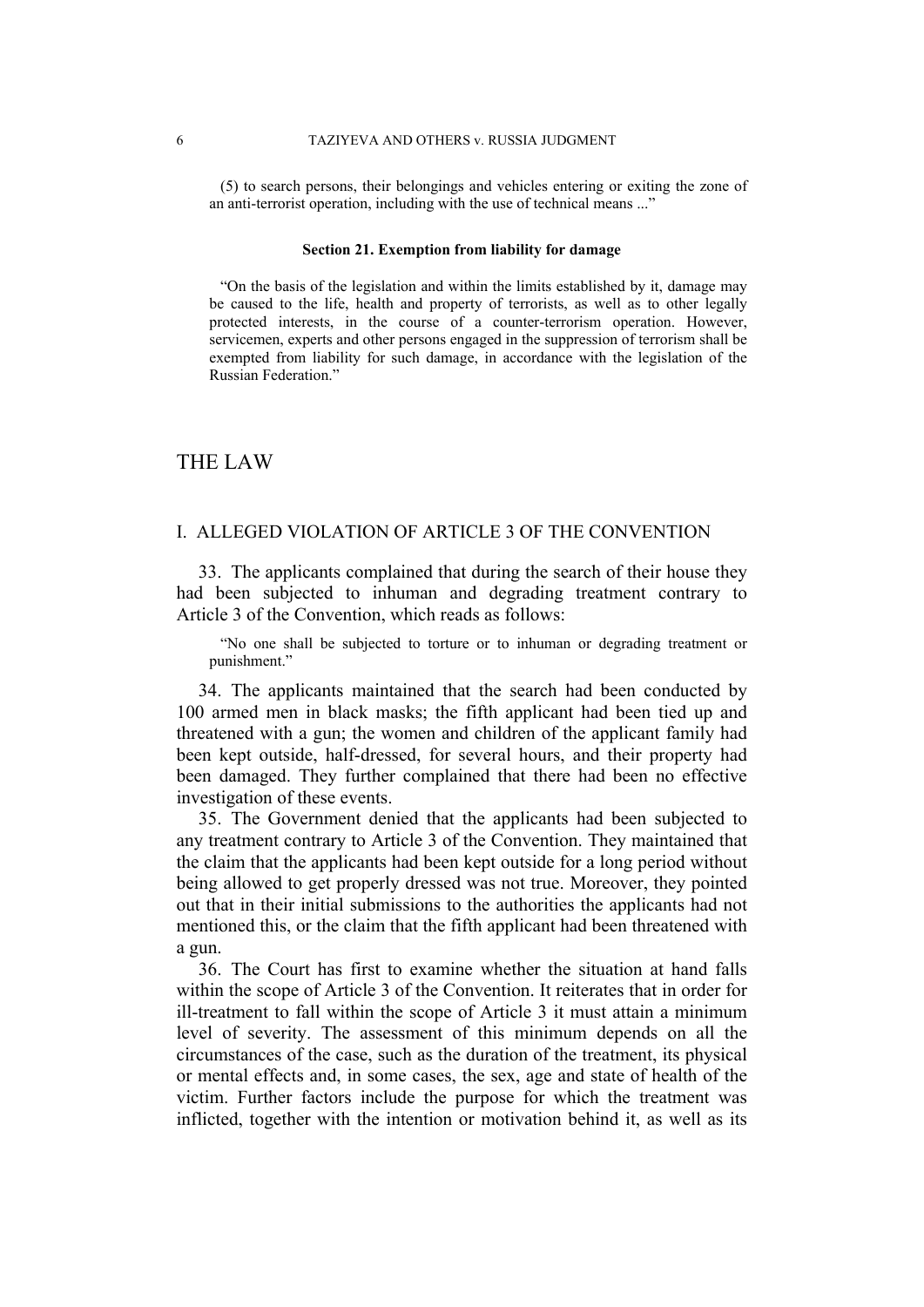context, such as an atmosphere of heightened tension and emotions. The Court has considered treatment to be "inhuman" because, *inter alia*, it was premeditated, was applied for hours at a stretch, and caused either actual bodily injury or intense physical and mental suffering. Treatment has been held to be "degrading" when it was such as to arouse in its victims feelings of fear, anguish and inferiority capable of humiliating and debasing them and possibly breaking their physical or psychological resistance, or when it was such as to drive the victim to act against his will or conscience (see *Gäfgen v. Germany* [GC], no. 22978/05, §§ 88-89, ECHR 2010).

37. Turning to the present case, the Court does not consider that the circumstances of the search as such, including the damage to the property, reached the minimum threshold for applicability of Article 3 of the Convention. These are issues to be examined rather under Article 8 of the Convention and Article 1 of Protocol No. 1 (see also *Esmukhambetov and Others v. Russia*, no. 23445/03, § 188, 29 March 2011, where even total destruction of homes and property had not been found to be in violation of Article 3 of the Convention).

38. On the other hand, the fifth applicant's complaint, that during the search he had been tied up and threatened with a gun, and the other applicants' complaint, that they, including young children, were made to remain outside, half-dressed, in freezing weather, for several hours, might reach the threshold of severity for applicability of Article 3. The Court, does not however need to decide on this point, as these complaints have not been substantiated.

39. Regarding the issue of the fifth applicant's being threatened with a gun, the Court observes that this complaint was made for the first time in the application to the Court. Even though a copy of the application was also sent to the Ingushetia prosecutor, the subject matter of the submission itself concerned only a house search, described as illegal, during which their property had been damaged and stolen (see paragraph [23](#page-5-0) above). Similarly, all the numerous previous submissions of the applicants to various authorities contained only the issue of damage and loss of their property. The fifth applicant did not mention the behaviour of the servicemen towards him, even when he was questioned the day after the events, on 28 December 2005.

40. Regarding the question of being forced to stay outside in freezing weather, the Court notes that this complaint has also never been submitted to the prosecuting authorities. The NGOs' letters (see paragraph [17](#page-4-0) above) mentioned only in passing that some of the applicants had had to stand outside in cold weather for several hours. No details were added however about what the applicants were wearing or what effect this treatment would have had on them.

41. The first applicant mentioned this complaint for the first time, but again only in passing, in her court action on 13 June 2006. Her action itself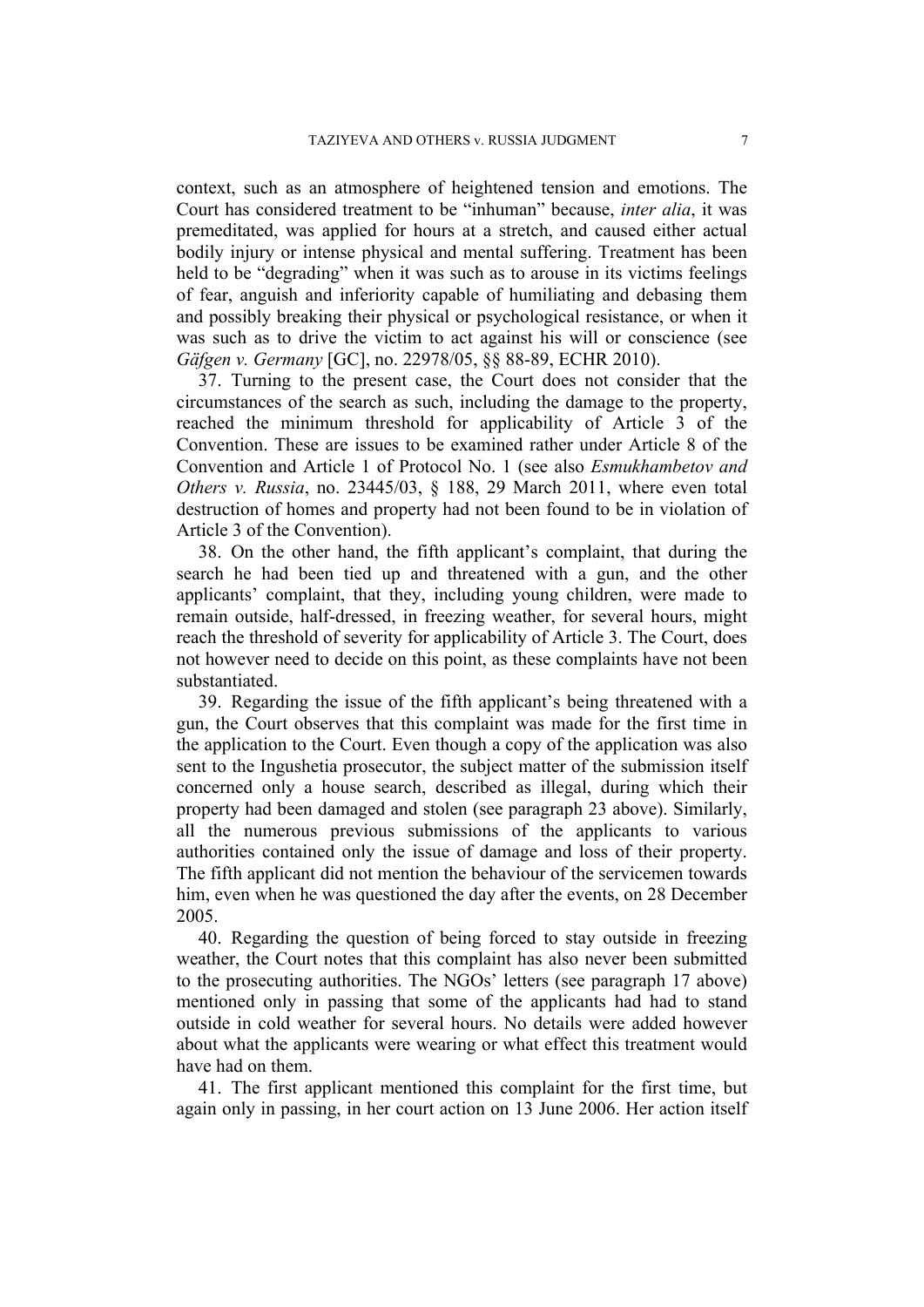sought an effective investigation of the loss of the property. The applicant did not complain that the prosecutor had refused to investigate the alleged inhuman treatment.

42. The question thus arises whether these complaints had been properly brought to the attention of the domestic authorities. In any case, the Court finds it difficult to believe that if the applicants had been subjected to this kind of treatment, which in their view reached the level of inhuman and degrading treatment, they would not have pointed it out to the prosecuting authorities at all, and would have restricted themselves to complaining only about damage to their property. Therefore, their failure to inform the appropriate authorities also has a bearing on the well-foundedness of the complaints (see *Dibirova v. Russia* (dec.), no. 18545/04, 31 May 2011).

43. As a result, the applicants failed to make an arguable complaint in this respect before the domestic authorities, which would have triggered the procedural obligation of effective investigation.

44. Accordingly, the Court considers that this part of the application is manifestly ill-founded and must be rejected in accordance with Article 35 §§ 3 (a) and 4 of the Convention.

#### II. ALLEGED VIOLATION OF ARTICLE 8 OF THE CONVENTION

45. The applicants complained that the search carried out by the servicemen on 27 December 2005 violated their right to respect for private and family life and home. They relied on Article 8 of the Convention, which reads:

"1. Everyone has the right to respect for his private and family life, his home and his correspondence.

2. There shall be no interference by a public authority with the exercise of this right except such as is in accordance with the law and is necessary in a democratic society in the interests of national security, public safety or the economic well-being of the country, for the prevention of disorder or crime, for the protection of health or morals, or for the protection of the rights and freedoms of others."

#### **A. Admissibility**

46. The Government, without providing any details or further arguments, stated that the applicants cannot be considered victims in terms of Article 34 of the Convention.

47. The applicants disagreed.

48. The Court reiterates that the reference to "victim" in Article 34 means a person directly affected by the act or omission complained of, that is to say, a person who has a personal, direct and valid interest in seeing the act proscribed or the omission repaired (see *Marckx v. Belgium*, 13 June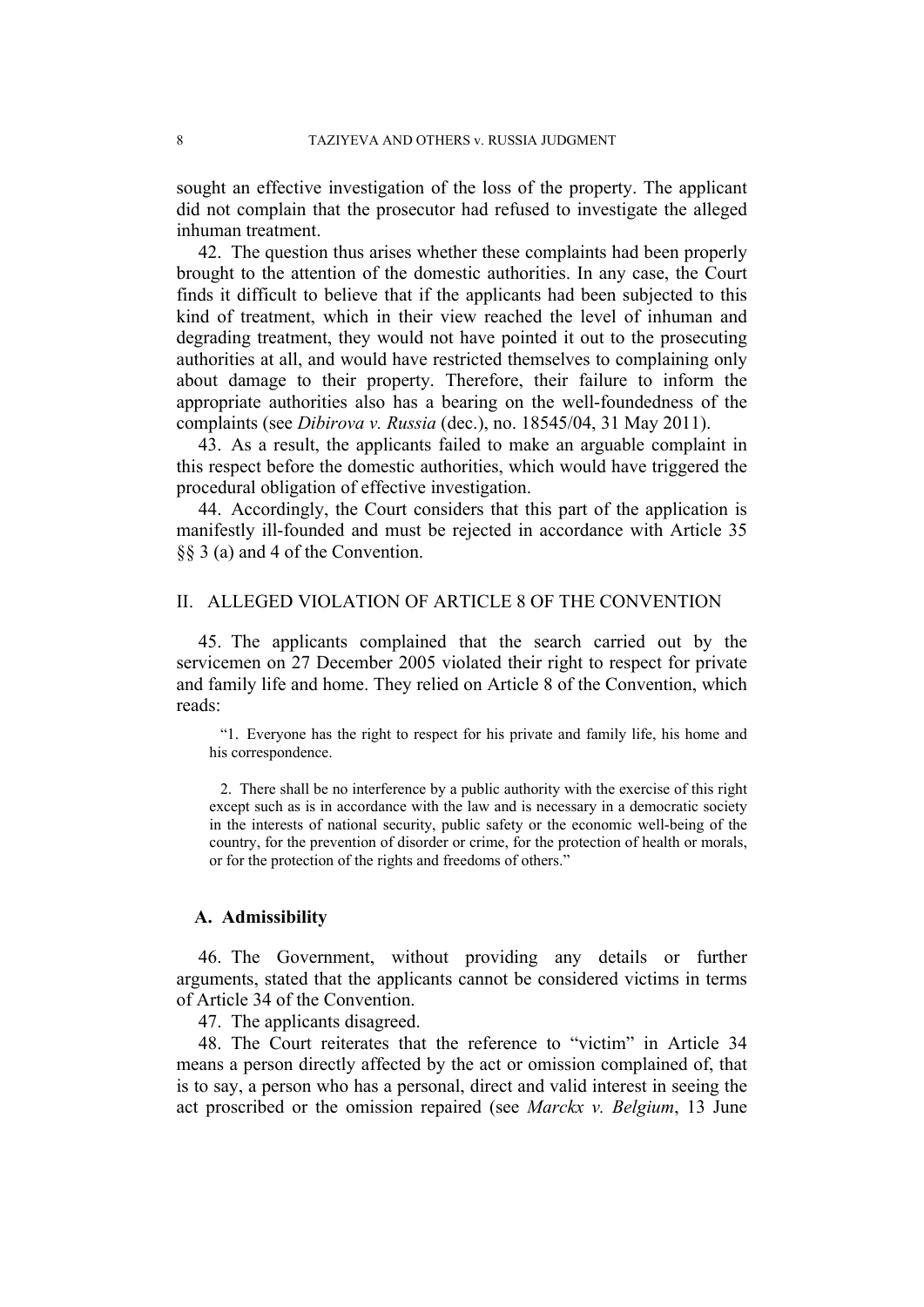1979, § 27, Series A no. 31, and *Gayuduk and Others v. Ukraine* (dec.), no. 45526/99, 2 July 2002).

49. The Court notes, and it has not been disputed between the parties, that all the applicants were living in the house on 27 December 2005 when the State agents forcibly entered the premises and conducted the search. This fact alone suffices to demonstrate that the applicants' personal interests were at stake and that they were accordingly "directly and personally affected" by the conduct of the State authorities. The applicants may, therefore, claim to be "victims" of the alleged violations of Article 8 of the Convention, and the Government's objection must be dismissed in this respect.

50. The Court notes that this complaint is not manifestly ill-founded within the meaning of Article 35  $\S$  3 (a) of the Convention. It further notes that it is not inadmissible on any other grounds. It must therefore be declared admissible.

#### **B. Merits**

51. The applicants maintained that the search of their home had not been lawful, as it had not complied with the domestic law and international standards. In particular, there had been no search warrant issued by the competent authorities, and the search had been carried out without witnesses, without informing the applicants of their rights, and without drawing up an official report on the search. According to the applicants the search, during which their property had been damaged, had had no legitimate purpose.

52. The Government maintained that the special operation carried out under the Suppression of Terrorism Act was legal and met all the requirements of Article 8 of the Convention. They stated that in general, according to section 12 of the Suppression of Terrorism Act, a decision to conduct a counter-terrorist operation was delivered by the head of the federal executive body responsible for security. The search of the applicants' home had been carried out as part of such a counter-terrorist operation, aimed at apprehending Mr Ali Taziyev. Under the Act, persons performing counter-terrorist operations had a right to enter houses and plots of land and were exempt from liability for any damage caused.

53. The Court first considers that the search of the applicants' home on 27 December 2005 constituted an interference with their right to respect for their home as guaranteed by Article 8 of the Convention.

54. Accordingly, it has to be determined whether the interference was justified under paragraph 2 of Article 8, in other words whether it was "in accordance with the law", pursued one or more of the legitimate aims set out in that paragraph, and was "necessary in a democratic society" to achieve the aim or aims in question.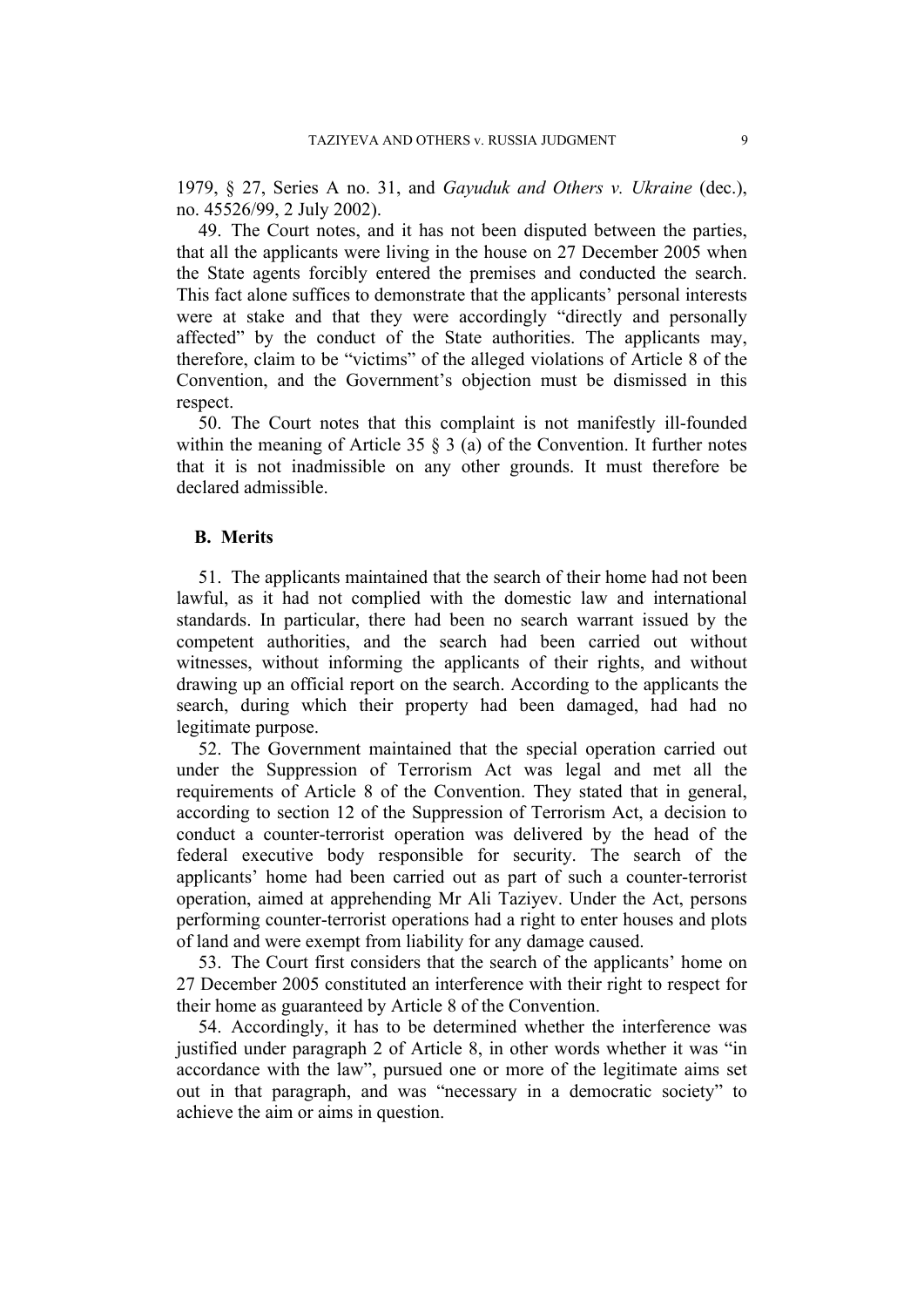55. The Court has already found in several cases against Russia that interference with those rights, when carried out under the Suppression of Terrorism Act, was not "lawful". It has noted that the Act, while vesting wide powers in State agents in counter-terrorist operations, did not define with sufficient clarity the scope of those powers and the manner of their exercise, so as to afford an individual adequate protection against arbitrariness. Reference to this Act cannot replace specific authorisation of an interference with an individual's rights under Article 8 of the Convention, delimiting the object and scope of that interference and drawn up in accordance with the relevant legal provisions (see, for example, *Esmukhambetov and Others v. Russia*, no. 23445/03, § 176, 29 March 2011; and *Imakayeva v. Russia*, no. 7615/02, §§ 188-189, ECHR 2006-XIII (extracts)).

56. The Court considers that these conclusions are also applicable to the present case and there is no reason to depart from them. The Suppression of Terrorism Act, which was formulated in vague and general terms, cannot serve as a sufficient legal basis for the interference in the present case. It did not offer adequate and effective safeguards against abuse (see, for example, *Smirnov v. Russia*, no. 71362/01, §§ 44-45, 7 June 2007).

57. It also notes in this respect that the Government did not submit any document specifically authorising the servicemen to conduct the search. It appears that no such warrant was drawn up, the servicemen having acted directly within their broad powers under the Suppression of Terrorism Act.

<span id="page-11-0"></span>58. The Court thus concludes, in view of the above considerations and in the absence of an individualised decision which would clearly indicate the purpose and scope of the search, and which could have been appealed against in a court, that the interference with the applicants' rights was not "lawful". It is thus not necessary to examine whether the interference pursued a legitimate aim and was proportionate.

59. Accordingly, there has been a violation of Article 8 of the Convention on account of the search of the applicants' home on 27 December 2005.

#### III. ALLEGED VIOLATION OF ARTICLE 1 OF PROTOCOL NO. 1

60. The applicants complained under Article 1 of Protocol No. 1 that during the search the servicemen had damaged the gate, outhouse, vineyards and furniture, as well as items inside the house, and that they had stolen cash, valuables and certain personal documents.

61. Apart from the damage to the gate, which they considered necessary, the Government disputed these allegations. They also pointed out that neither at the domestic level nor before the Court did the applicants submit any documents proving their ownership of the property in question. They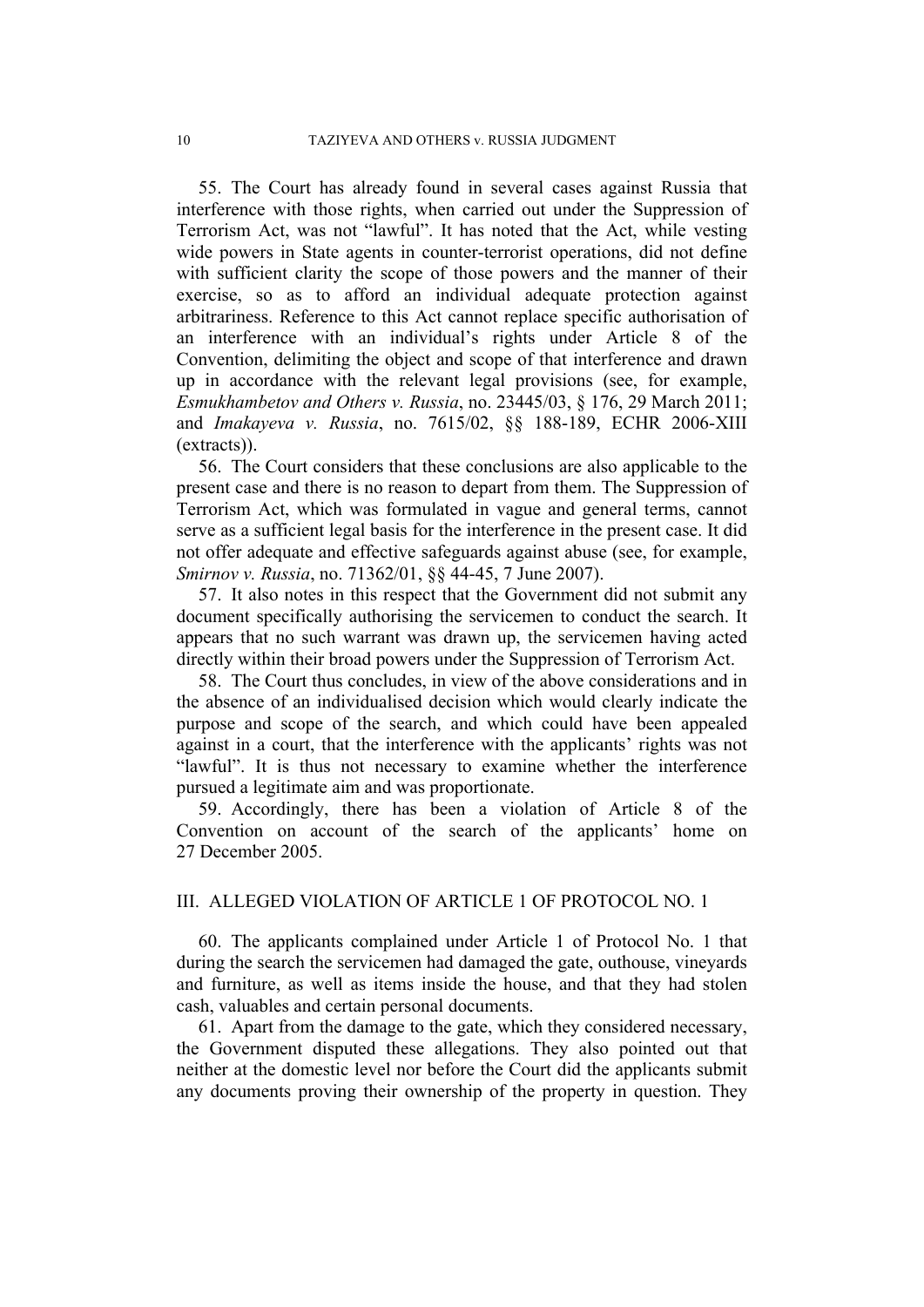argued therefore that the applicants cannot be considered victims in terms of Article 34 of the Convention.

62. The Government also raised an objection of non-exhaustion of domestic remedies. They submitted that the applicants had failed to institute civil proceedings for damages. In addition, the applicants had failed to challenge the decision of the Nazran District Court of 27 December 2006.

63. The applicants disagreed. They maintained that civil remedies were ineffective in their case because the Suppression of Terrorism Act exempted state agents from any liability during anti-terrorist operations.

64. The Court considers that it does not need to decide on the issue of exhaustion of domestic remedies, this complaint being in any event inadmissible for the following reasons.

65. The Court reiterates that the reference to "victim" in Article 34 means a person directly affected by the act or omission complained of, that is to say, a person who has a personal, direct and valid interest in seeing the act proscribed or the omission repaired (see *Marckx v. Belgium*, 13 June 1979, § 27, Series A no. 31, and *Gayuduk and Others v. Ukraine* (dec.), no. 45526/99, 2 July 2002).

66. The Court further reiterates that unlike Article 8 of the Convention, which protects home irrespective of actual ownership of the place (see, for example, *Menteş and Others v. Turkey*, 28 November 1997, § 73, *Reports* 1997-VIII), Article 1 of Protocol No. 1 protects rights of owners to the property in question (see *Khamidov v. Russia*, no. 72118/01, § 121, 15 November 2007). Therefore, it must first of all be established that the applicants were the owners of the property in relation to which they claimed damage or loss. Only in that event can they be considered to be "directly and personally affected" by the alleged interference and thus be victims within the meaning of Article 34 of the Convention.

67. The Court has established in its case-law a number of principles when it is faced with a task of establishing the facts of matters on which the parties disagree. As regards the matters that are in dispute, the Court notes its jurisprudence confirming the standard of proof "beyond reasonable doubt" in its assessment of evidence. Such proof may follow from the coexistence of sufficiently strong, clear and concordant inferences or of similar unrebutted presumptions of fact. In this context, the conduct of the parties when evidence is being obtained has to be taken into account (see *Imakayeva,* cited above*,* § 112).

68. When the facts of the case are unclear, as in the present case, it is not only the Government which should assist the Court in establishing the facts (see, for example, *Imakayeva,* cited above, § 111). The applicants themselves must support their allegations, especially when the relevant information is not within the exclusive access of the Government. In other words it is for the applicant to make a prima facie case and to adduce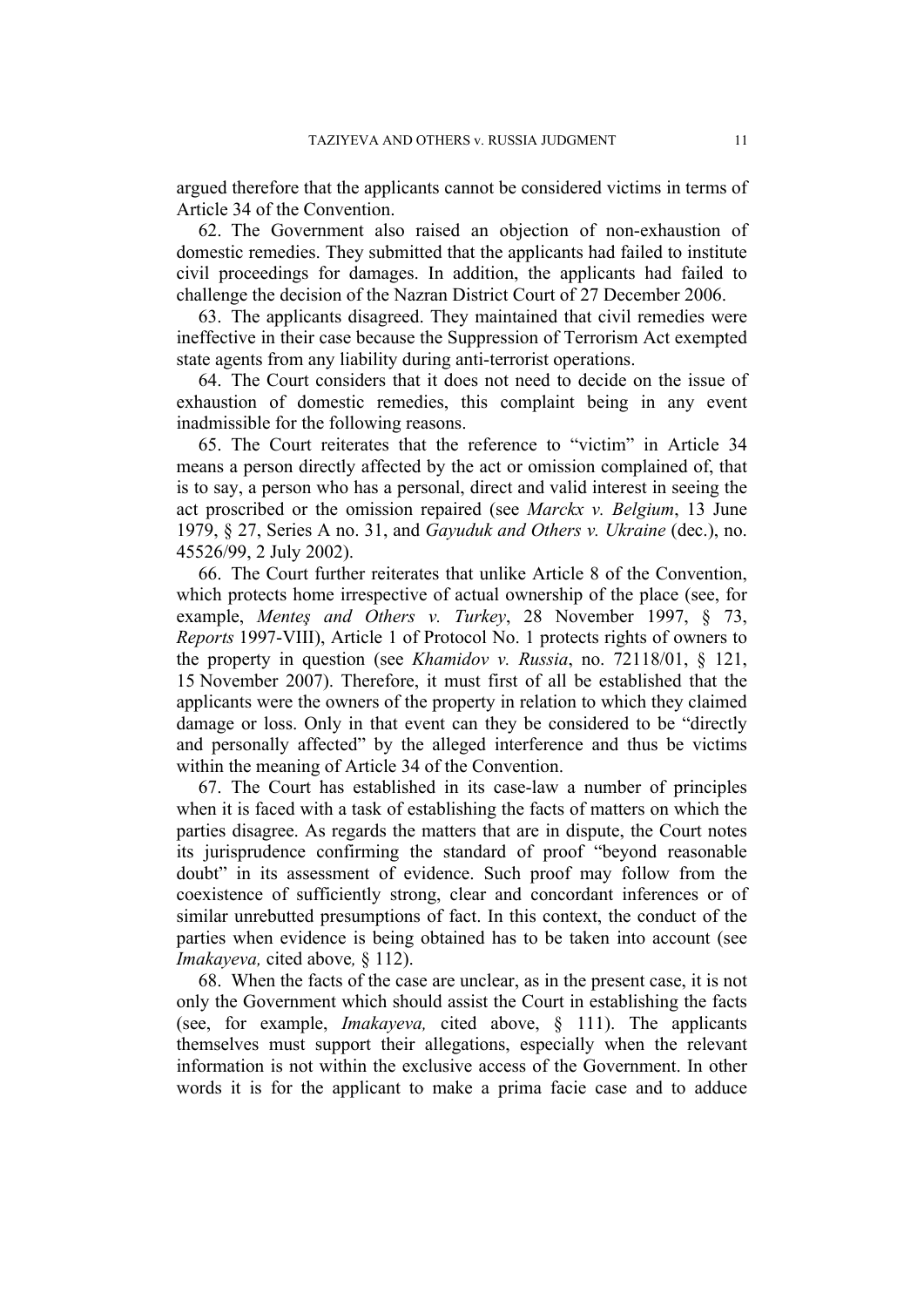appropriate evidence (see *Aslakhanova and Others v. Russia*, nos. 2944/06, 8300/07, 50184/07, 332/08 and 42509/10, § 97, 18 December 2012).

69. The present applicants failed, however, to inform the Court which of them was the actual owner of the real property that was allegedly damaged, or if they were all joint owners, including the small children. No documents were submitted to the Court about the ownership (see, conversely, for example, *Miltayev and Meltayeva v. Russia*, no. 8455/06, § 40, 15 January 2013). The same applies to the moveable property inside the house. Given that nine applicants lived in the house at the relevant time, the Court is unable, without any assistance from the applicants, to reach a conclusion as to who was the owner of which item of property and thus who could be considered a victim of the alleged violations under Article 1 of Protocol No. 1. Indeed, in the absence of any evidence the Court is unable to conclude that any of the applicants were owners of the property in question and thus could have been "directly and personally affected" by the alleged interference with that property.

70. The only exception is the allegedly stolen documents that were stated to belong to the third and fourth applicants. However, on the basis of the information in the case file, and given that these allegations of theft are not corroborated by any other piece of evidence, the Court is unable to conclude that the servicemen stole the documents during the search.

71. In view of the above considerations, the applicants' complaints under Article 1 of Protocol No. 1 are partly inadmissible as they lack victim status within the meaning of Article 34 of the Convention and partly, in respect of the allegedly stolen documents, manifestly ill-founded.

72. It follows that the complaints under Article 1 of Protocol No. 1 must be rejected pursuant to Article 34 and Article 35 §§ 3 (a) and 4 of the Convention.

#### IV. ALLEGED VIOLATION OF ARTICLE 13 OF THE CONVENTION

73. The applicants complained that they had not had effective remedies in respect of their complaints under Article 8 of the Convention and Article 1 of Protocol No. 1. They relied on Article 13 of the Convention, which reads:

"Everyone whose rights and freedoms as set forth in [the] Convention are violated shall have an effective remedy before a national authority notwithstanding that the violation has been committed by persons acting in an official capacity."

#### **A. Admissibility**

74. The Court notes that it has declared the applicants' complaint under Article 1 of Protocol No. 1 inadmissible. It therefore considers that the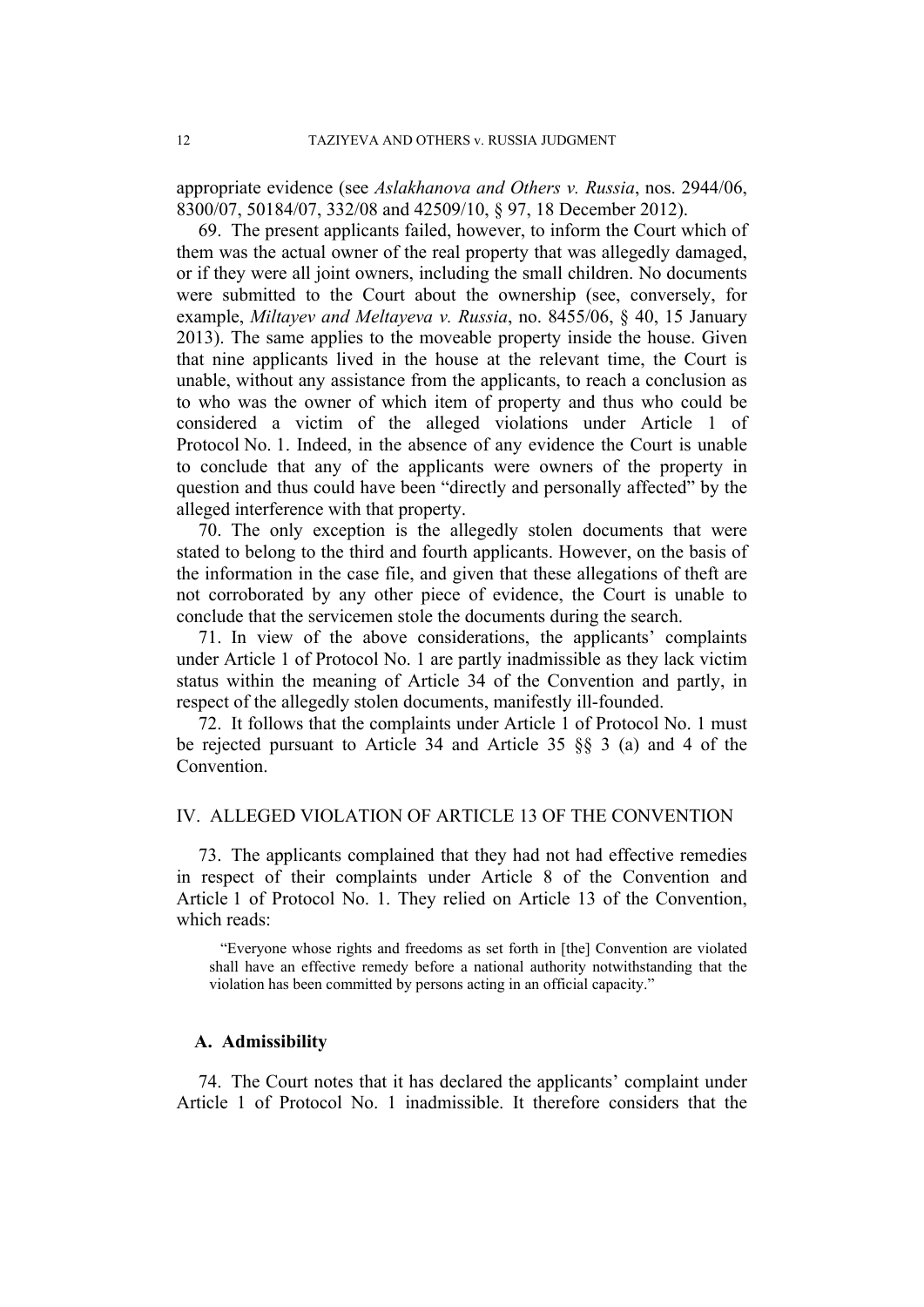applicants did not have an arguable claim of a violation of that Convention provision. Accordingly, their complaint under Article 13 of the Convention that they had no effective remedies in relation to the complaint under Article 1 of Protocol No.1 must be rejected as manifestly ill-founded within the meaning of Article 35 §§ 3 (a) and 4 of the Convention (see *Isayev and Others v. Russia*, no. 43368/04, § 184, 21 June 2011).

75. As regards the applicants' complaint under Article 13 in conjunction with Article 8 of the Convention, the Court considers that this part of the complaint is not manifestly ill-founded within the meaning of Article 35 § 3 (a) of the Convention. It further notes that it is not inadmissible on any other grounds. It must therefore be declared admissible.

#### **B. Merits**

76. The Court reiterates that it has found a violation of Article 8, which was also based on the lack of procedural safeguards (see paragraph [58](#page-11-0) above). In the light of this it considers that no separate issue arises in respect of Article 13 in connection with Article 8 of the Convention (see also *Imakayeva,* cited above, § 197).

#### V. APPLICATION OF ARTICLE 41 OF THE CONVENTION

77. Article 41 of the Convention provides:

"If the Court finds that there has been a violation of the Convention or the Protocols thereto, and if the internal law of the High Contracting Party concerned allows only partial reparation to be made, the Court shall, if necessary, afford just satisfaction to the injured party."

#### **A. Damage**

78. The applicants claimed in total 1,500 United States dollars (USD) and 237,800 Russian roubles (RUB) in respect of pecuniary damage and 5,000 euros (EUR) each in respect of non-pecuniary damage.

79. The Government considered the claims unsubstantiated and overstated. They maintained that there was no causal link between the damage claimed and alleged violations of the Convention, and that a finding of a violation would constitute sufficient just satisfaction for any non-pecuniary damage the applicants might have sustained.

80. The Court does not discern any causal link between the violation found and the pecuniary damage alleged; it therefore rejects this claim.

81. On the other hand, the Court considers that the applicants' suffering and frustration on the account of the violations of the Convention found cannot be compensated for by a mere finding of a violation. Having regard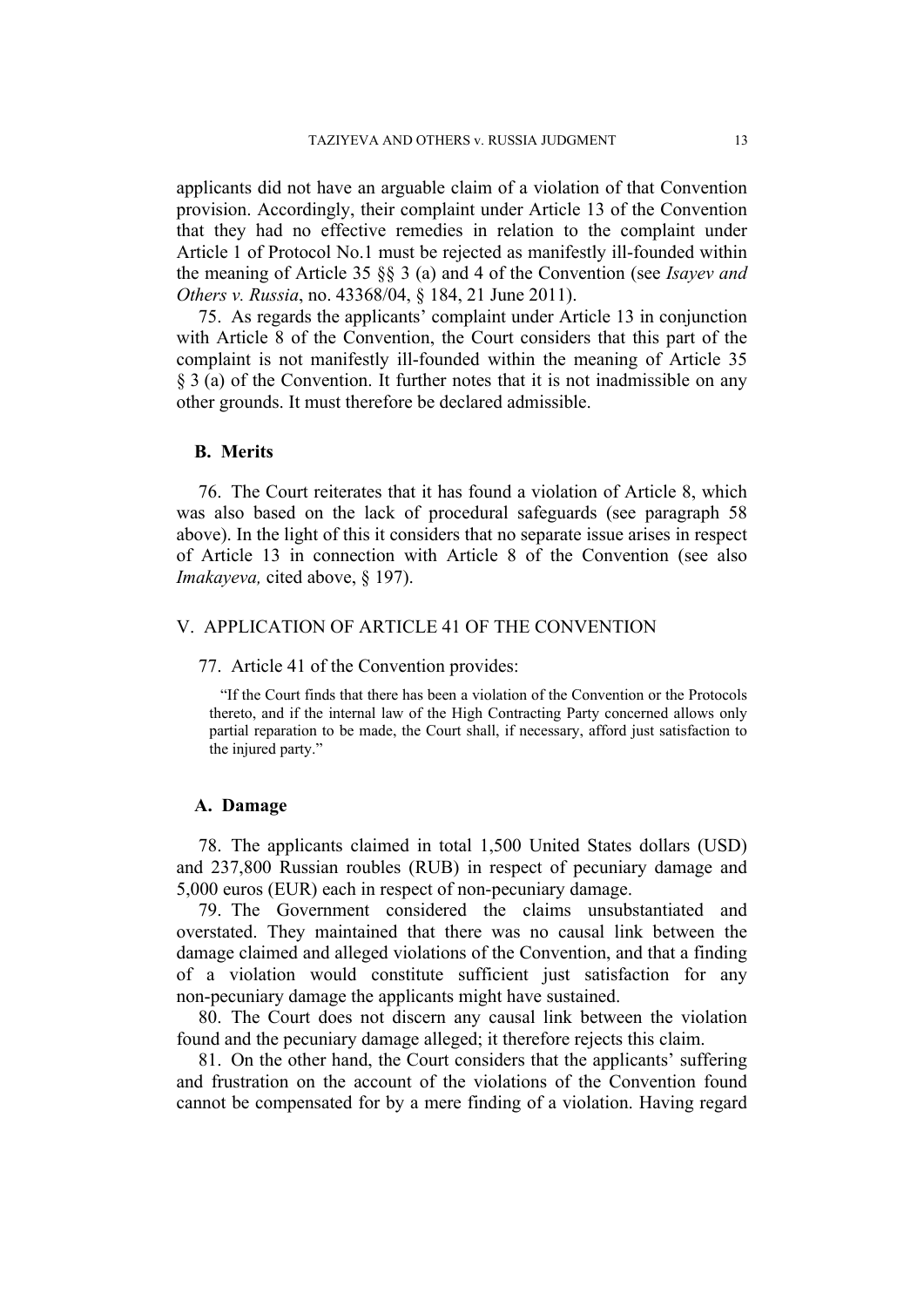to the nature of the violations found, and making an assessment on an equitable basis, the Court awards each of the applicants EUR 5,000 in respect of non-pecuniary damage, plus any tax that may be chargeable.

#### **B. Costs and expenses**

82. The applicants did not claim any costs and expenses; the Court therefore makes no award under this head.

### **C. Default interest**

83. The Court considers it appropriate that the default interest rate should be based on the marginal lending rate of the European Central Bank, to which should be added three percentage points.

### FOR THESE REASONS, THE COURT

- 1. *Declares,* unanimously, the complaints concerning Article 8 of the Convention and Article 13 of the Convention in conjunction with Article 8 of the Convention admissible;
- 2. *Declares,* by a majority, the remainder of the application inadmissible;
- 3. *Holds,* unanimously, that there has been a violation of Article 8 of the Convention;
- 4. *Holds,* unanimously, that no separate issue arises under Article 13 of the Convention in connection with Article 8;
- 5. *Holds,* unanimously,

(a) that the respondent State is to pay each applicant, within three months from the date on which the judgment becomes final in accordance with Article 44 § 2 of the Convention, EUR 5,000 (five thousand euros), plus any tax that may be chargeable, in respect of non-pecuniary damage, to be converted into Russian roubles at the rate applicable at the date of settlement.

(b) that from the expiry of the above-mentioned three months until settlement simple interest shall be payable on the above amounts at a rate equal to the marginal lending rate of the European Central Bank during the default period plus three percentage points;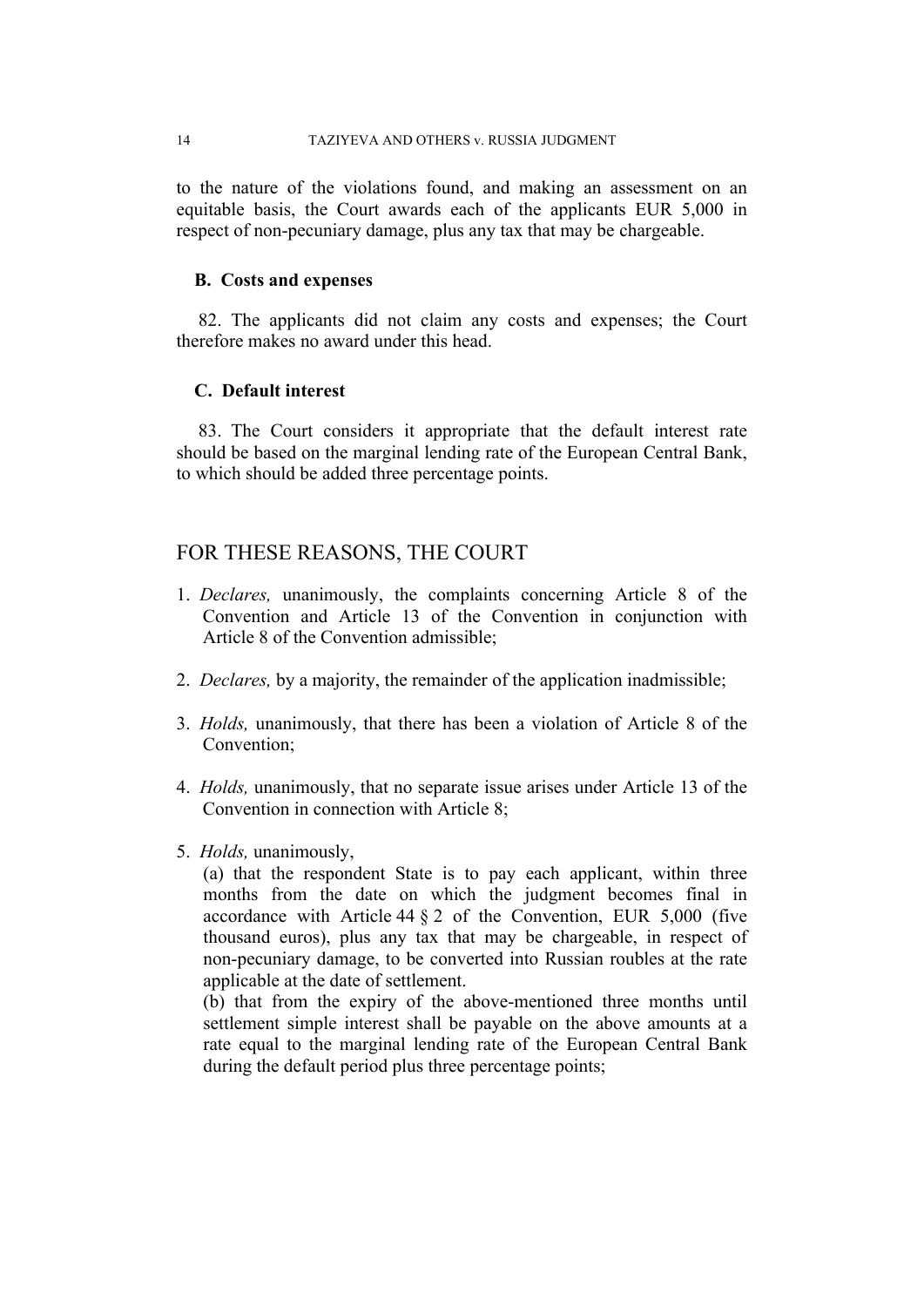6. *Dismisses* unanimously the remainder of the applicants' claim for just satisfaction.

Done in English, and notified in writing on 18 July 2013, pursuant to Rule 77 §§ 2 and 3 of the Rules of Court.

Stephen Phillips Mark Villiger Deputy Registrar President

In accordance with Article 45 § 2 of the Convention and Rule 74 § 2 of the Rules of Court, the separate opinion of Judges Lemmens and Dedov is annexed to this judgment.

> M.V. J.S.P.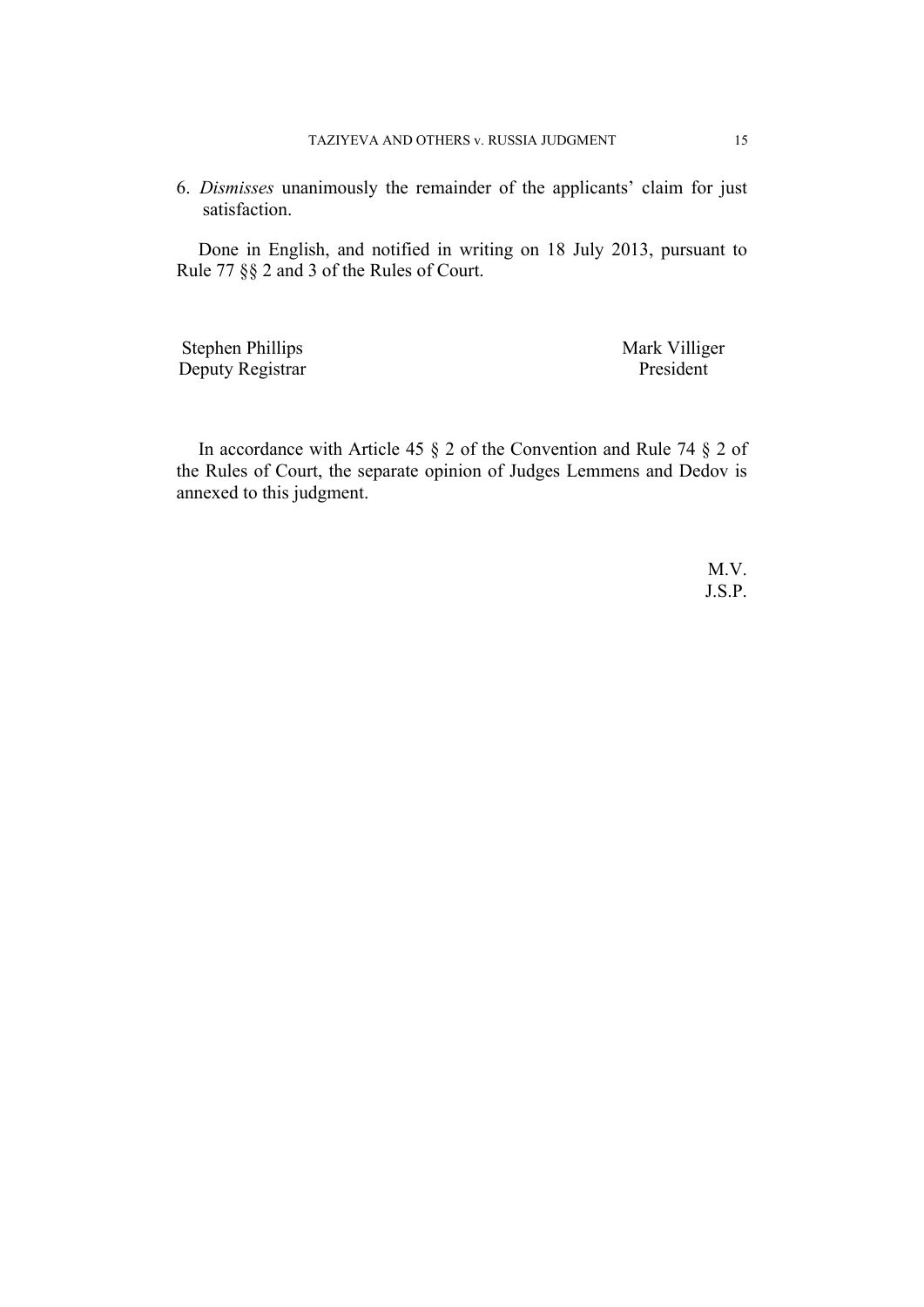## CONCURRING OPINION OF JUDGES LEMMENS AND DEDOV

We voted with our colleagues in finding that there has been a violation of Article 8 of the Convention.

We would, however, prefer a slightly different approach to the issue of the justification for the search of the applicants' house.

The majority finds that the search was not "lawful". It considers that the Suppression of Terrorism Act 1998 (hereafter the "Act") did not define with sufficient clarity the scope of the powers of State agents engaged in counterterrorist operations, and therefore did not offer adequate and effective safeguards against abuse. Moreover, there was no specific warrant authorising the search and clearly indicating its purpose and scope.

We are not convinced that this analysis is sufficient to conclude that Article 8 of the Convention has been violated.

Under Article 8 § 2 of the Convention, an interference with the right to respect for a person's home must be "in accordance with the law". The latter phrase not only requires compliance with domestic law but also relates to the quality of that law, requiring it to be compatible with the rule of law. In certain cases, especially in the context of secret measures by public authorities, this implies that the law itself must provide protection against arbitrary interference with an individual's right under Article 8 (see *Bykov v. Russia* [GC], no. 4378/02, § 76, 10 March 2009; see also *Malone v. the United Kingdom*, 2 August 1984, Series A no. 82, § 67; *Amann v. Switzerland* [GC], no. 27798/95, § 56, ECHR 2000-II; and *Rotaru v. Romania* [GC], no. 28341/95, § 55, ECHR 2000-V).

In the present case, the counter-terrorist operation was based on the Act and carried out within the framework of a criminal investigation. Under section 13, part 1, point 3 of the Act, agents involved in a counter-terrorist operation were entitled to arrest persons who had violated the law. Under section 13, part 1, point 4 of the Act, these agents also had the right to enter private residential or other premises while pursuing persons suspected of committing terrorist acts, where any delay might jeopardise human life or health (see paragraph 32 of the judgment). At first sight, the latter provision provides the legal basis for the search in question.

Having regard to the circumstances of the present case, we wonder whether it is possible to state that the Act does not define with sufficient clarity the scope of the powers of agents involved in a counter-terrorist operation and the manner of their exercise. In this respect, we note that the operation in question did not concern a search for undefined items (as in the *Imakayeva* and *Smirnov* cases, cited in paragraphs 55 and 56 of the judgment). Nor did it concern an operation as drastic as the destruction of houses during an aerial attack (as in the *Esmukhambetov* case, cited in paragraph 55). The operation under review was set up to arrest a named